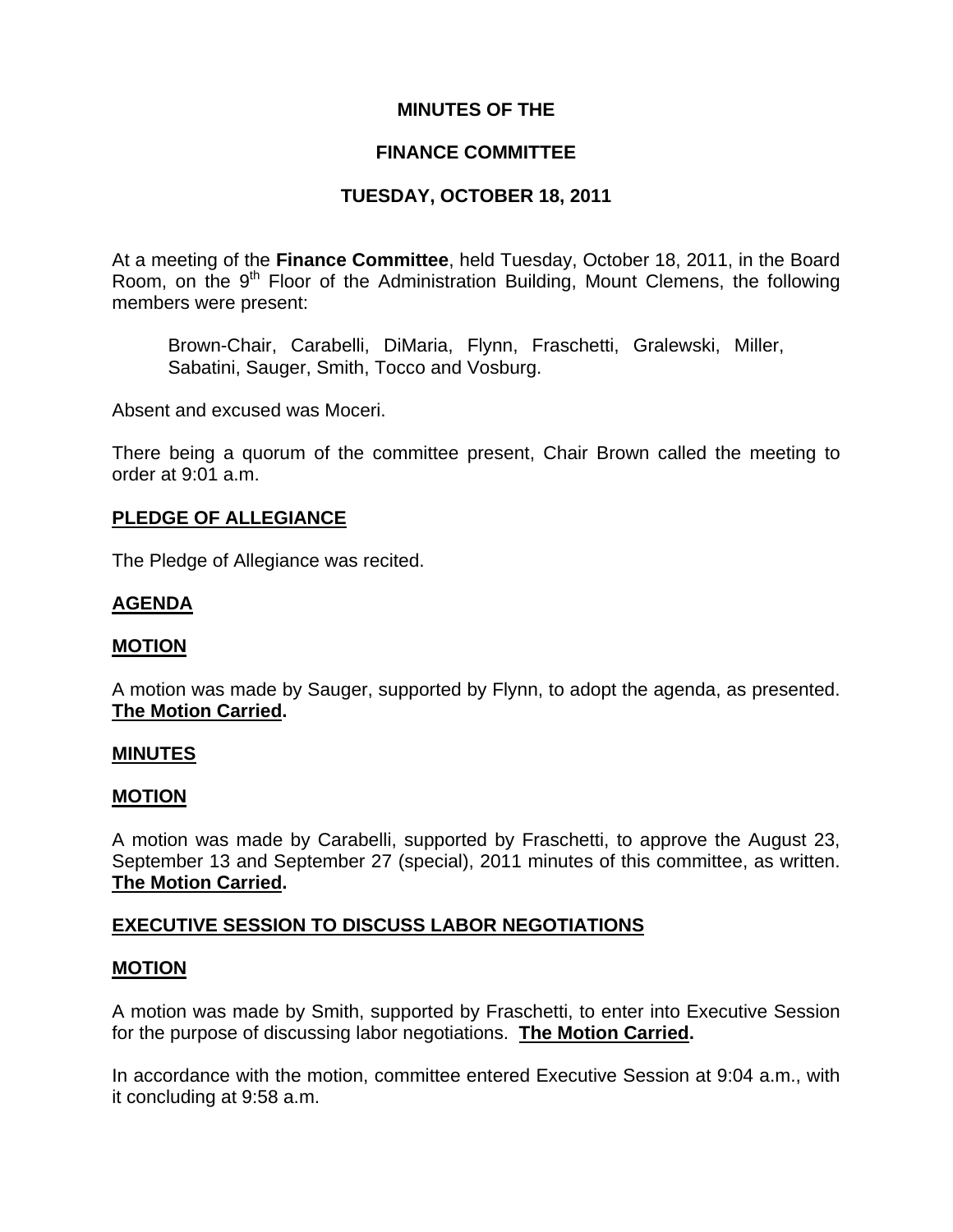# **THIRD QUARTER REVENUE AND EXPENSE REPORTS**

Updated reports were distributed.

### **MOTION**

A motion was made by Carabelli, supported by Sabatini, to receive and file the Third Quarter Revenue and Expense Reports submitted by the County Executive's Office.

Pete Provenzano summarized the reports.

The following commissioners spoke: Carabelli and Tocco.

Chair Brown called for a vote on the motion and **The Motion Carried.** 

#### **REVIEW ORDINANCE (#8) RE: COMPREHENSIVE BUDGET FOR THE GENERAL, SPECIAL REVENUE AND ENTERPRISE FUNDS FOR FISCAL YEARS ENDING 12-31-12 AND 12-31-13**

Pete Provenzano provided an overview of the comprehensive budget and described the process and timeline.

The following commissioners spoke: Tocco, Flynn, Carabelli, Miller, Vosburg, Fraschetti, Smith and Sauger.

#### **MOTION**

A motion was made by Fraschetti, supported by DiMaria, to receive and file the information provided on the ordinance (#8) regarding Comprehensive Budget for the General, Special Revenue and Enterprise Funds for Fiscal Years ending December 31, 2012 and December 31, 2013. **The Motion Carried.** 

#### **REVIEW OF DRAFT PURCHASING ORDINANCE**

Assistant County Executive Mark Deldin read a statement from County Executive Mark Hackel (copy attached).

Board Chair Vosburg referred to the Charter, Section 4.4., D, Powers and Duties, and noted that one of the duties listed is that this committee may approve contracts of the County.

The following commissioners spoke: Tocco, Miller, Fraschetti, Flynn and DiMaria.

Chair Brown suggested receiving and filing the draft until a meeting has occurred with the Office of County Executive as suggested in the statement read by Mr. Deldin.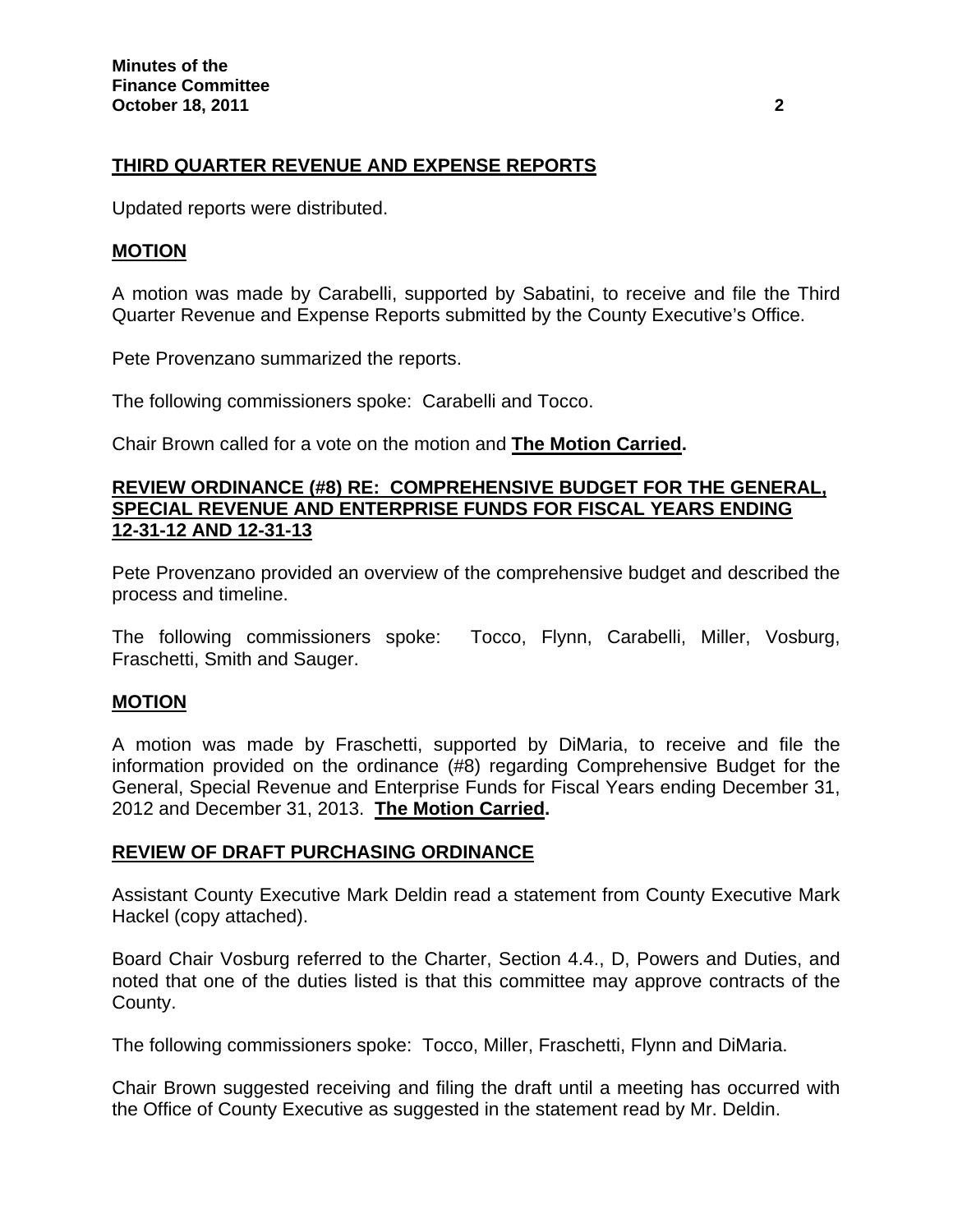## **MOTION**

A motion was made by Carabelli, supported by Sabatini, to receive and file the comments provided by the County Executive's Office. **The Motion Carried.** 

Commissioner Flynn requested that a copy of all contracts signed by the County Executive since January 1, 2011 be provided to the Board for review. Chair Brown said he would submit a request to Corporation Counsel.

### **REQUEST FOR SPECIAL APPROPRIATION FOR DRINKING WATER MONITORING SYSTEM**

Steve Gold provided an overview.

Chair Brown asked where the funds would come from and Mr. Provenzano replied that funding is available in the General Fund.

## **COMMITTEE RECOMMENDATION – MOTION**

A MOTION WAS MADE BY CARABELLI, SUPPORTED BY MILLER, TO RECOMMEND THAT THE BOARD OF COMMISSIONERS CONCUR IN THE REQUEST OF THE COUNTY EXECUTIVE AND APPROVE A SPECIAL ONE-TIME APPROPRIATION OF \$50,000 FOR THE DRINKING WATER MONITORING SYSTEM WITH FUNDING TO COME FROM THE GENERAL FUND; FURTHER, A COPY OF THIS BOARD OF COMMISSIONERS' ACTION IS DIRECTED TO BE DELIVERED FORTHWITH TO THE OFFICE OF THE COUNTY EXECUTIVE.

The following commissioners spoke: Carabelli and Brown.

#### **AMENDMENT**

A motion was made by Miller, supported by Flynn, to amend the motion that funding is to come from the Capital Improvement Fund.

The following commissioners spoke: Miller, Brown and Vosburg.

Commissioners Miller and Flynn withdrew their amendment.

Chair Brown called for a vote on the motion and **THE MOTION CARRIED.** 

# **ADOPT COUNTY DRAIN DEBT MILLAGE LEVY**

#### **COMMITTEE RECOMMENDATION – MOTION**

A MOTION WAS MADE BY FLYNN, SUPPORTED BY CARABELLI, TO RECOMMEND THAT THE BOARD OF COMMISSIONERS ADOPT A COUNTY DRAIN DEBT REQUIREMENT OF .0050 MILL FOR INCLUSION ON THE DECEMBER, 2011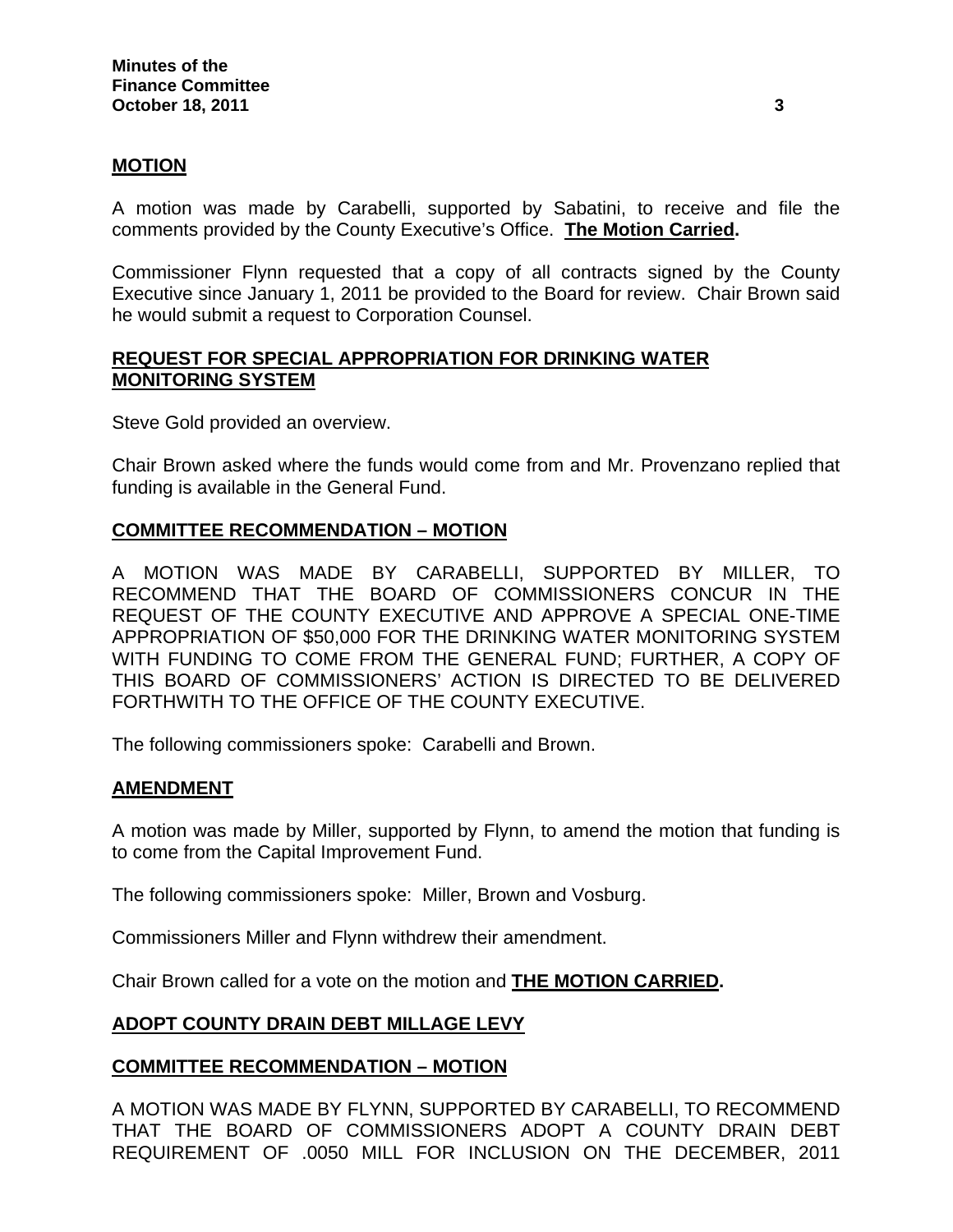MILLAGE LEVY; FURTHER, A COPY OF THIS BOARD OF COMMISSIONERS' ACTION IS DIRECTED TO BE DELIVERED FORTHWITH TO THE OFFICE OF THE COUNTY EXECUTIVE. **THE MOTION CARRIED.** 

# **ADOPT VETERANS' SERVICES MILLAGE LEVY**

# **COMMITTEE RECOMMENDATION – MOTION**

A MOTION WAS MADE BY CARABELLI, SUPPORTED BY DIMARIA, TO RECOMMEND THAT THE BOARD OF COMMISSIONERS ADOPT A VETERANS' SERVICE MILLAGE RATE OF .0400 MILL, LESS ANY MILLAGE REDUCTION REQUIRED BY THE HEADLEE ROLL BACK FACTOR, FOR INCLUSION ON THE DECEMBER, 2011 MILLAGE LEVY; FURTHER, A COPY OF THIS BOARD OF COMMISSIONERS' ACTION IS DIRECTED TO BE DELIVERED FORTHWITH TO THE OFFICE OF THE COUNTY EXECUTIVE. **THE MOTION CARRIED.** 

# **2011 APPORTIONMENT REPORT**

# **COMMITTEE RECOMMENDATION – MOTION**

A MOTION WAS MADE BY DIMARIA, SUPPORTED BY SMITH, TO RECOMMEND THAT THE BOARD OF COMMISSIONERS APPROVE THE 2011 APPORTIONMENT REPORT; FURTHER, A COPY OF THIS BOARD OF COMMISSIONERS' ACTION IS DIRECTED TO BE DELIVERED FORTHWITH TO THE OFFICE OF THE COUNTY EXECUTIVE.

The following commissioner spoke: Fraschetti.

Chair Brown called for a vote on the motion and **THE MOTION CARRIED.** 

## **APPROVE COUNTY CLERK'S PLAN TO OFFER VETERANS PHOTO ID CARD FOR A FEE (RECOMMENDED BY JUSTICE & PUBLIC SAFETY COMMITTEE ON 10-11-11)**

# **COMMITTEE RECOMMENDATION – MOTION**

A MOTION WAS MADE BY DIMARIA, SUPPORTED BY CARABELLI, TO RECOMMEND THAT THE BOARD OF COMMISSIONERS AUTHORIZE THE CLERK/REGISTER OF DEEDS TO HELP VETERANS RECEIVE THE RECOGNITION FROM AREA BUSINESSES THAT THEY DESERVE BY OFFERING VETERAN PHOTO ID CARDS AND CHARGE A FEE NOT TO EXCEED \$10 PER CARD FOR THE SERVICE; THE REVENUE SHALL BE CREDITED TO THE COUNTY CLERK WHEN CONSIDERING BUDGET CUTS; FURTHER, A COPY OF THIS BOARD OF COMMISSIONERS' ACTION IS DIRECTED TO BE DELIVERED FORTHWITH TO THE OFFICE OF THE COUNTY EXECUTIVE. **THE MOTION CARRIED.**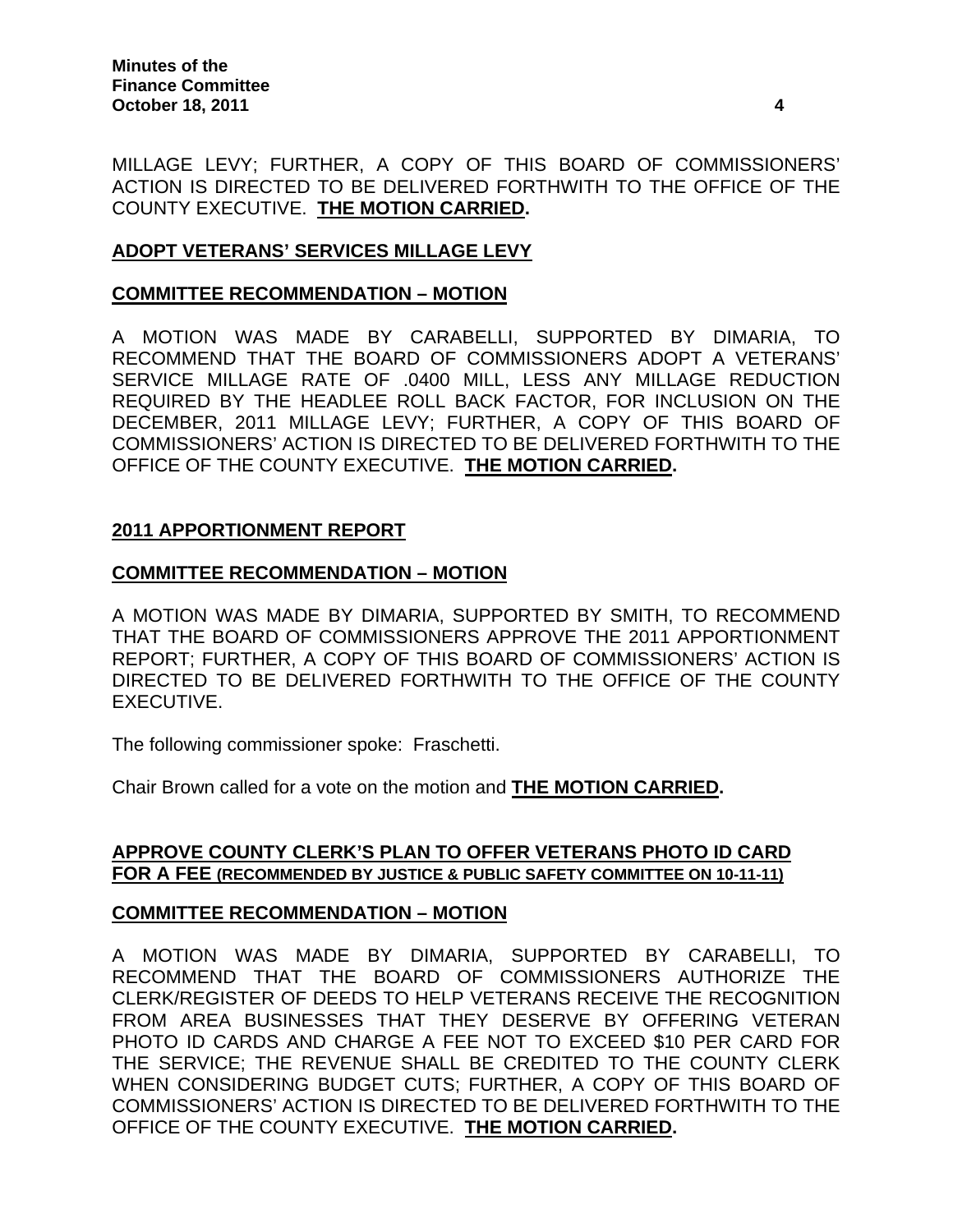### **APPROVE COUNTY CLERK'S IMPLEMENTATION OF ENHANCED SEARCH REAL ESTATE "SUPER INDEX" CONSUMER PROTECTION SYSTEM (RECOMMENDED BY JUSTICE & PUBLIC SAFETY COMMITTEE ON 10-11-11)**

## **COMMITTEE RECOMMENDATION – MOTION**

A MOTION WAS MADE BY DIMARIA, SUPPORTED BY FRASCHETTI, TO RECOMMEND THAT THE BOARD OF COMMISSIONERS CONCUR IN THE CLERK/REGISTER OF DEEDS RECOMMENDATION TO IMPLEMENT AN ENHANCED SEARCH REAL ESTATE "SUPER INDEX" CONSUMER PROTECTION SYSTEM THAT WILL IMPROVE THE WAY PUBLIC REAL ESTATE RECORDS MAY BE ACCESSED AND INCREASE THE ABILITY TO DETECT FRAUD, AT A ONE-TIME COST NOT TO EXCEED \$330,006.72 AND AN ANNUAL COST NOT TO EXCEED \$37,000, OR \$0.08 PER DOCUMENT PLUS \$25,000; FUNDING IS AVAILABLE IN THE REGISTER OF DEEDS AUTOMATION FUND; FURTHER, A COPY OF THIS BOARD OF COMMISSIONERS' ACTION IS DIRECTED TO BE DELIVERED FORTHWITH TO THE OFFICE OF THE COUNTY EXECUTIVE.

Commissioner Carabelli stated for the record that following a discussion with the Clerk, he believes the intent is genuine, but the expense versus the benefit realized is not clear.

Chair Brown called for a vote on the motion and **THE MOTION CARRIED WITH BROWN, CARABELLI AND VOSBURG VOTING "NO."**

#### **APPOINTMENTS OF LAW FIRMS**

#### **MOTION**

A motion was made by Fraschetti, supported by DiMaria, to concur in the appointment of the following law firms:

Cummings McClorey to represent Macomb County in the litigation entitled Michael George vs. Macomb County, et al, which is pending in the Macomb County Circuit Court;

Cummings McClorey to represent Macomb County in the litigation entitled Robert Turner, II, vs. Macomb County Sheriff Deputies, et al, which is pending in the United States District Court;

Johnson Rosati LaBarge Aseltyne & Field, PC to represent Macomb County in the litigation entitled Michael Bird Adams vs. Macomb County Sheriff Department, et al, which is pending in Wayne County Circuit Court and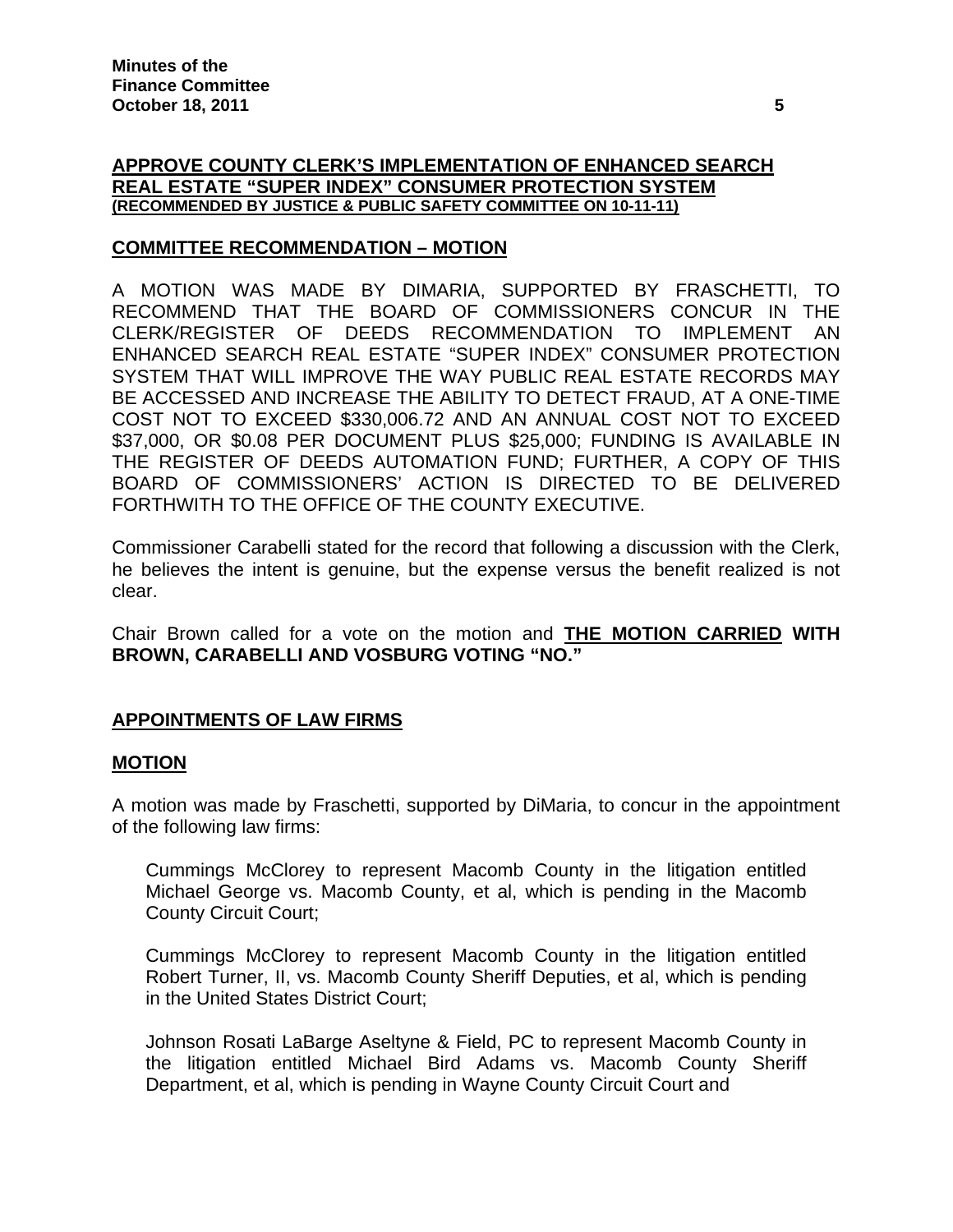Kitch, Drutchas, Wagner, Valitutti & Sherbrook to represent the County defendants in the litigation entitled Mohsen Ghaleb, personal representative of the estate of Marguerite Ghaleb, deceased v Macomb County, et al, which is pending in Macomb County Circuit Court.

The following commissioners spoke: Tocco and Flynn.

Chair Brown called for a vote on the motion and **The Motion Carried with Flynn and Tocco voting "No."** 

#### **ADJOURNMENT**

#### **MOTION**

A motion was made by DiMaria, supported by Smith, to adjourn the meeting at 12:34 p.m. **The Motion Carried.** 

**\_\_\_\_\_\_\_\_\_\_\_\_\_\_\_\_\_\_\_\_\_\_\_\_\_\_\_\_\_ Corinne Bedard Committee Reporter**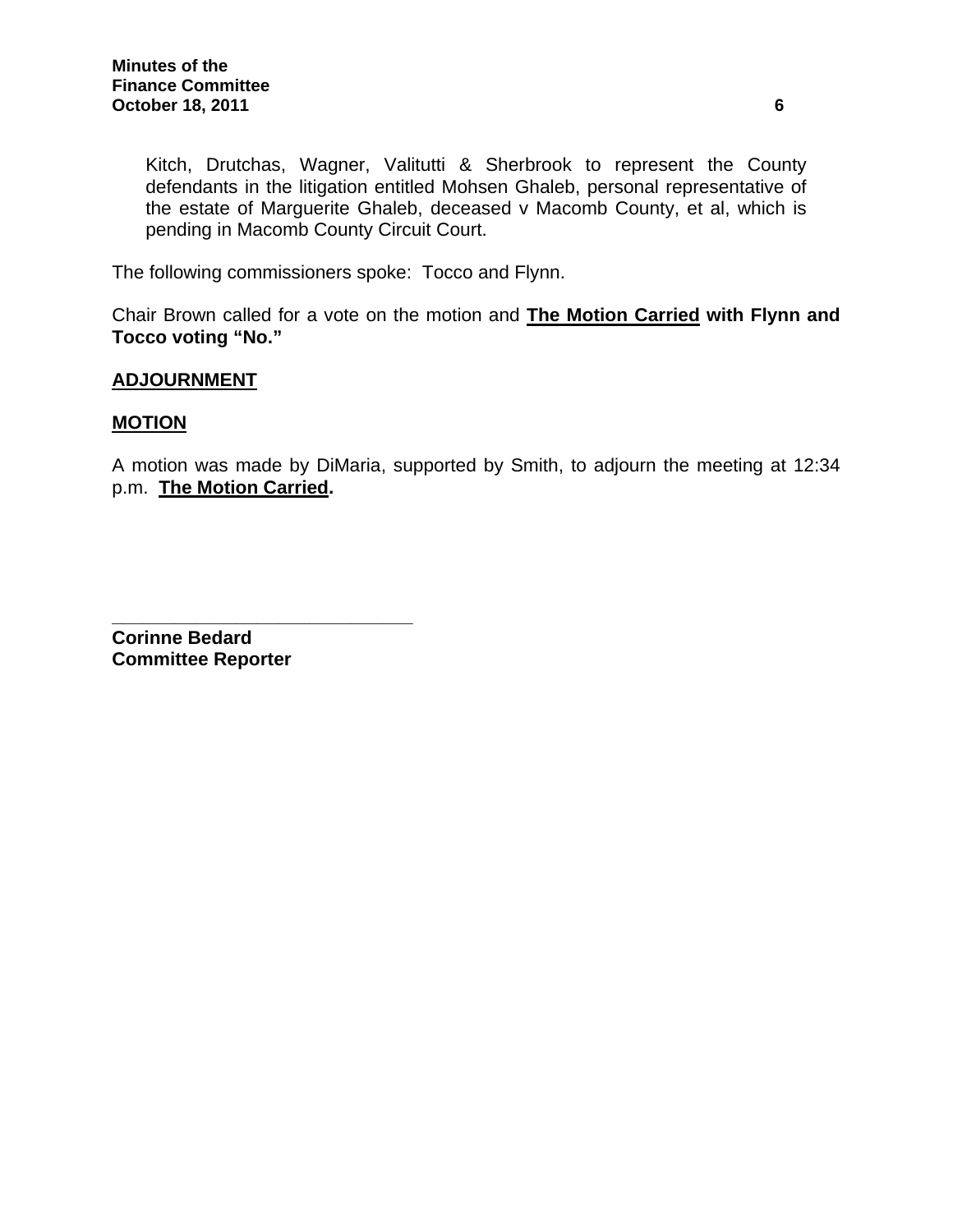### A Statement from Macomb County Executive Mark Hackel **Regarding the Current Purchasing Policy Draft October 18, 2011**

Thank you for the opportunity to provide feedback regarding the draft of a County Purchasing Policy currently under consideration. Members of the Executive staff have had conversations with some Commissioners during the past few weeks and have found common ground on some of the technical and procedural issues involved. Hopefully, that collaborative effort will result in a better policy for the County. But what haven't been discussed are Executive Office concerns for several Charter-related issues, and that is the purpose of this statement.

The drafters of the Charter recognized that the existing Purchasing Policy would be incompatible with the new executive form of government. As a result, Section 8.10 of the Charter was inserted requiring the Commission to develop a new way of handling purchasing. That Charter section is clear on what had to be done – the Commission will *adopt* a purchasing policy, the Executive will then *implement* the policy, and the policy must be consistent with the provisions of the Charter. Unfortunately, the proposed purchasing policy before you is not consistent with this new form of government and if enacted would violate the Charter in several ways.

First, in many instances it interferes with or abridges the Executive's Charter-granted authority. The Charter states that the Executive has the authority to supervise, coordinate, direct and control all County Departments except for those headed by countywide elected officials. The Charter also gives the Executive the authority to prepare and administer the budget. As a result, the Commission has no policy or ordinance authority to direct the purchasing manager, the finance director, or the director of the Department of Roads, or to administer the appropriations it has approved. These types of provisions are remnants of pre-Charter governance. In addition, the imposition of operational protocols such as the IFAS requisition process is not policy, but rather an implementation directive. The Executive is given the authority and responsibility under the Charter to determine how the policy will be implemented, and is free to select any method that fulfills that responsibility.

The proposed purchasing ordinance also violates the Charter and exceeds the authority of the legislative branch of County government when it imposes or assigns administrative and implementation functions to itself or its members. For example, inclusion of the Chair of the Commission in the "sole source procurement" process would exceed the Commission's legislative authority. Similarly, permitting committees of the Commission to make purchasing decisions, to consider deviations from the purchasing process, or to grant appeals would also infringe on the Executive's administrative authority and sole responsibility to implement the Commission's policy. Requiring such things as submitting a "confirming resolution" to the Commission is not a lawful exercise of the Commission's policy-making authority, because these types of requirements impose duties that go beyond the role of adopting policy and cross over into the role of implementing policy.

The separation of powers doctrine is perhaps the most fundamental principle in American political and constitutional thought. It is enshrined in the federal and state constitutions, as well